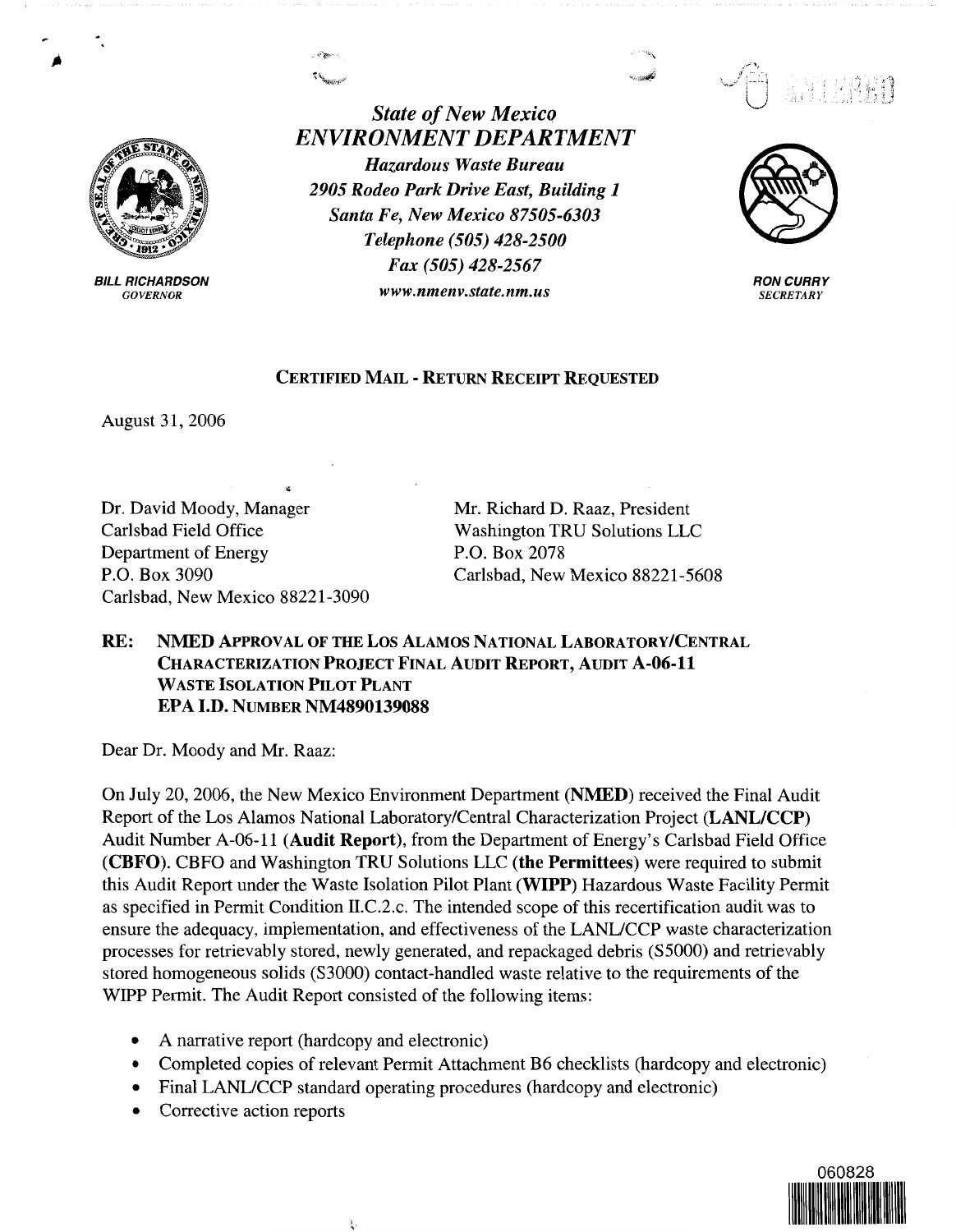Dr. Moody and Mr. Raaz August 31, 2006 Page 2

- Objective evidence examined during the audit
	- General information
	- Acceptable knowledge
	- Headspace gas
	- Real time radiography
	- Visual examination **(VE)**

NMED representatives observed the LANL/CCP audit on May 15-18, 2006. NMED has examined the Audit Report for evidence of compliance with the requirements of Permit Conditions II.C.2 (Audit and Surveillance Program) and II.C.1 (Waste Analysis Plan **[W AP]).**  The Audit Report indicates there were:

'

- Two corrective action reports, and
- Two recommendations identifying opportunities for improvement.

Attached are NMED' s general comments based upon observation of the LANL/CCP audit and review of the Audit Report. These are provided to guide future audit report preparation and to assist the Permittees in understanding NMED's concerns. NMED requests that the Permittees correct the items listed in the attachment and return them, indicating revisions to any text in the Audit Report and checklists with redline/strikeout annotation. This will ensure the administrative record contains a complete and accurate Audit Report.

Corrective Action Report **(CAR)** 06-024 identified the condition adverse to quality as the failure of the VE Expert **(VEE)** to sufficiently document the basis for his decision to perform limited VE in lieu of radiography for 145 containers of sludge from homogeneous solid waste stream LA-MIN03-NC.001. The CAR identified this as a failure to comply with lower-tiered CCP procedural steps as the sole potential violation. Considering the limited scope of this CAR, the closure determination for CAR 06-024 issued by CBFO on July 7, 2006 appears to be adequate. However, the broader issue identified during the audit concerned the uncertainty over the VEE's ability to adequately confirm the absence of prohibited items in homogeneous solidified sludge waste containers, particularly liquids that may not be visible at the surface of the waste. Because of this, NMED believes that the CAR should have also evaluated compliance with the following permit requirements:

- The identification of prohibited items Permit Attachment B, Sections B-1c, B-1d, B-3c, B-3d(2)), and
- The description of all contents of a waste container (Permit Attachment B1, Section B1- $B3(b)$ ).

NMED believes that until these issues are evaluated, the statement in the Corrective Action Plan that "the potential for liquids in waste drums that have been accepted and shipped is minimal based upon the characterization activities conducted" is premature.

NMED concludes that this Audit Report demonstrates that LANL/CCP has adequately implemented the applicable characterization requirements of the WAP. NMED hereby approves the Permittees' Final Audit Report for LANL/CCP A-06-11 for the recertification of retrievably stored, newly generated, and repackaged debris and retrievably stored homogeneous solids

 $\ddot{\xi}$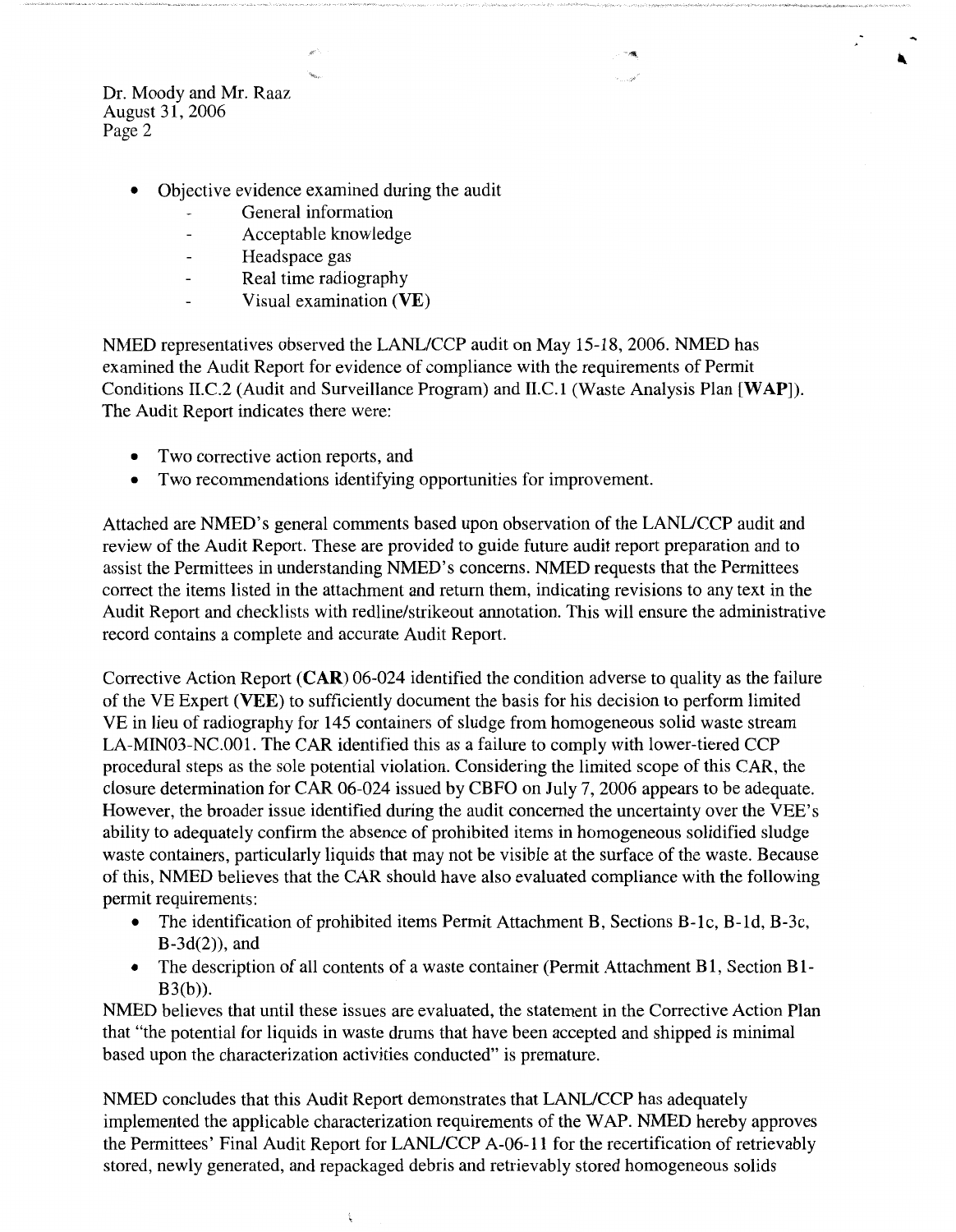Dr. Moody and Mr. Raaz August 31, 2006 Page 3

contact-handled waste, and amends the previous Audit Report approval for Audit A-05-09 issued by **NMED** on June 23, 2005 to include all waste forms and processes evaluated by this annual recertification audit.

If you have any questions regarding this matter, please contact Steve Zappe of my staff at (505) 428-2517.

Sincerely,

James P. Bearzi Chief Hazardous Waste Bureaq

JPB:soz

Attachment

cc: Cindy Padilla, NMED WWMD Steve Zappe, NMED HWB Chuck Noble, NMED OGC Tom Klein, NMED DOEOB Laurie King, EPA Region 6 Sharon White, EPA ORIA Connie Walker, Trinity Engineering Don Hancock, SRIC Joni Arends, CCNS File: Red WIPP '06

į,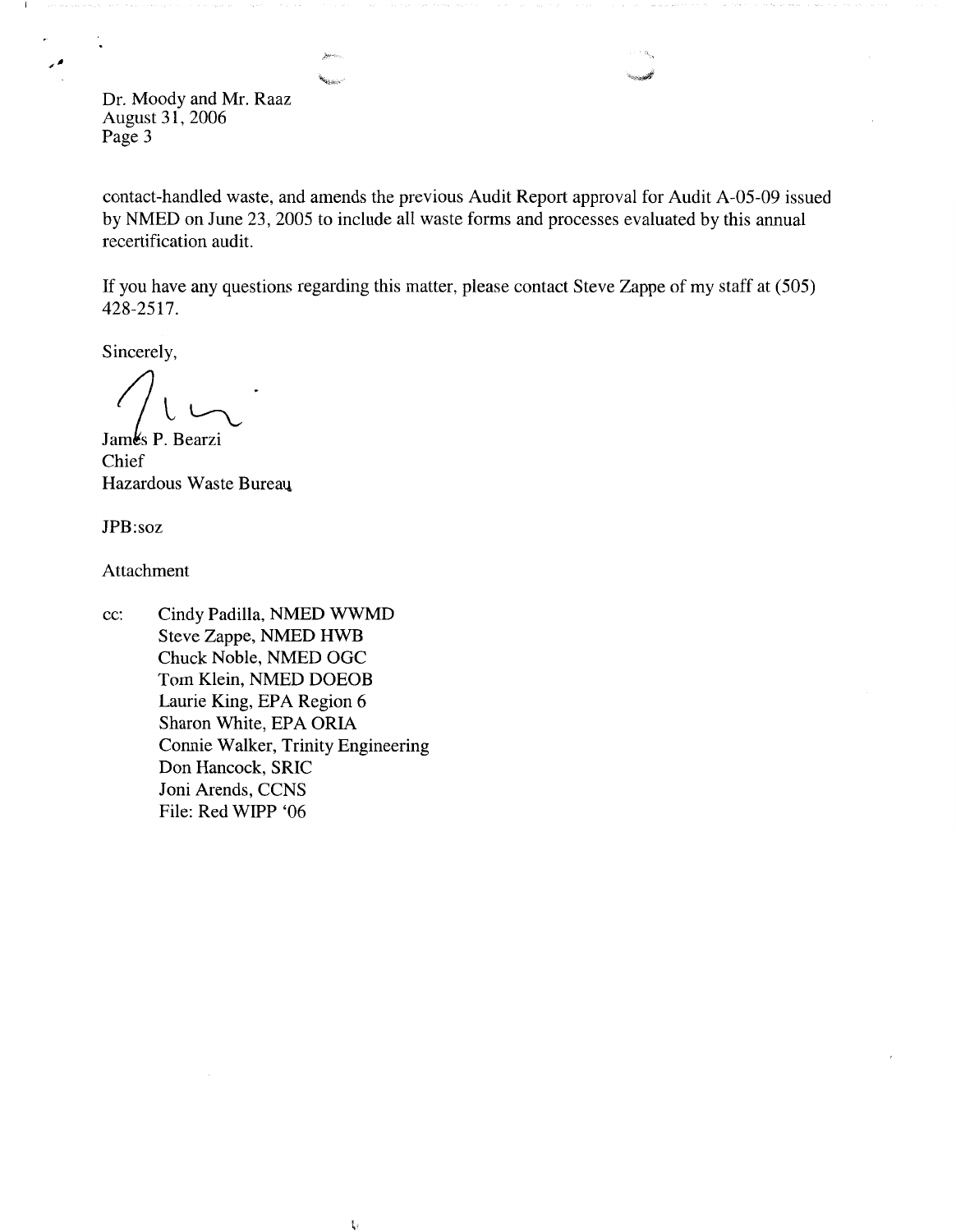Attachment Page 1

## **NMED COMMENTS ON THE LOS ALAMOS NATIONAL LABORATORY/CENTRAL CHARACTERIZATION PROJECT (LANL/CCP) FINAL AUDIT REPORT A-06-11**

NMED's review indicated that the body of the Audit Report and the B6 checklists generally appear to address the applicable elements. NMED provides the following comments for the Permittees consideration:

- 1. B6 Checklist questions 12 and 13 both cite CCP-TP-113, Section 4.1.3 which does not answer the question. That citation discusses scale calibration involved in visual examination. Question 12 refers to prohibited items and question 13 refers to characterization techniques. The correct citation should have been CCP-TP-113, Section 4.3.1.
- 2. B6 Checklist question 41 cites CCP-TP-001, Section 4.2. This citation does not seem to answer the question.
- 3. B6 Checklist question 80 cites CCP-TP-003, Section 4.2.2. This does not seem to answer the question.
- 4. B6 Checklist question 164 cites CCP-TP-005, Section 4.5 and CCP-TP-003, Sections 4.2 and 4.4. These citations do not mention "J" flags.
- 5. B6 Checklist question 238 appears to be an incomplete sentence. The Permittees should consider a **PMR** to address this.
- 6. B6 Checklist question 241 cites CCP-TP-053, Section 4.4.3. This citation does not seem to answer the question.
- 7. B6 Checklist question 247 appears to be an incomplete sentence. The Permittees should consider a **PMR** to address this.
- 8. B6 Checklist question 255 has grammar problems. The Permittees should consider a **PMR** to address this.
- 9. B6 Checklist question 256, part **J.** refers to the one gallon bottle with one cup of fluid as being positioned upside down. The citation, CCP-TP-028, Section 4.1 does not mention the positioning as being upside down.
- 10. B6 Checklist question 257 appears to be an incomplete sentence. The Permittees should consider a PMR to address this.
- 11. B6 Checklist question 261, the first sentence, appears to be an incomplete sentence. The Permittees should consider a PMR to address this.
- 12. B6 Checklist question 266, second sentence, appears to be an incomplete sentence as it should have the word "or" in it. Also in this question, in the third sentence, the words "or" and "batch" need to be present in order to become a complete sentence. The Permittees should consider a PMR to address this.
- 13. B6 Checklist question 271 has an "RT" in the column of the number. NMED is puzzled by this.
- 14. B6 Checklist questions 278 and 282 cite CCP-TP-053, Section 4.6, which states "per testing batch" and does not mention "for every tenth waste container". The Permittees should consider a **PMR** to address this outdated language.
- 15. Question 310 of the B6 Checklist has the word "if' and it should be "it". This is a typographical error. The Permittees should consider a PMR to address this error.

 $\zeta_{\rm f}$